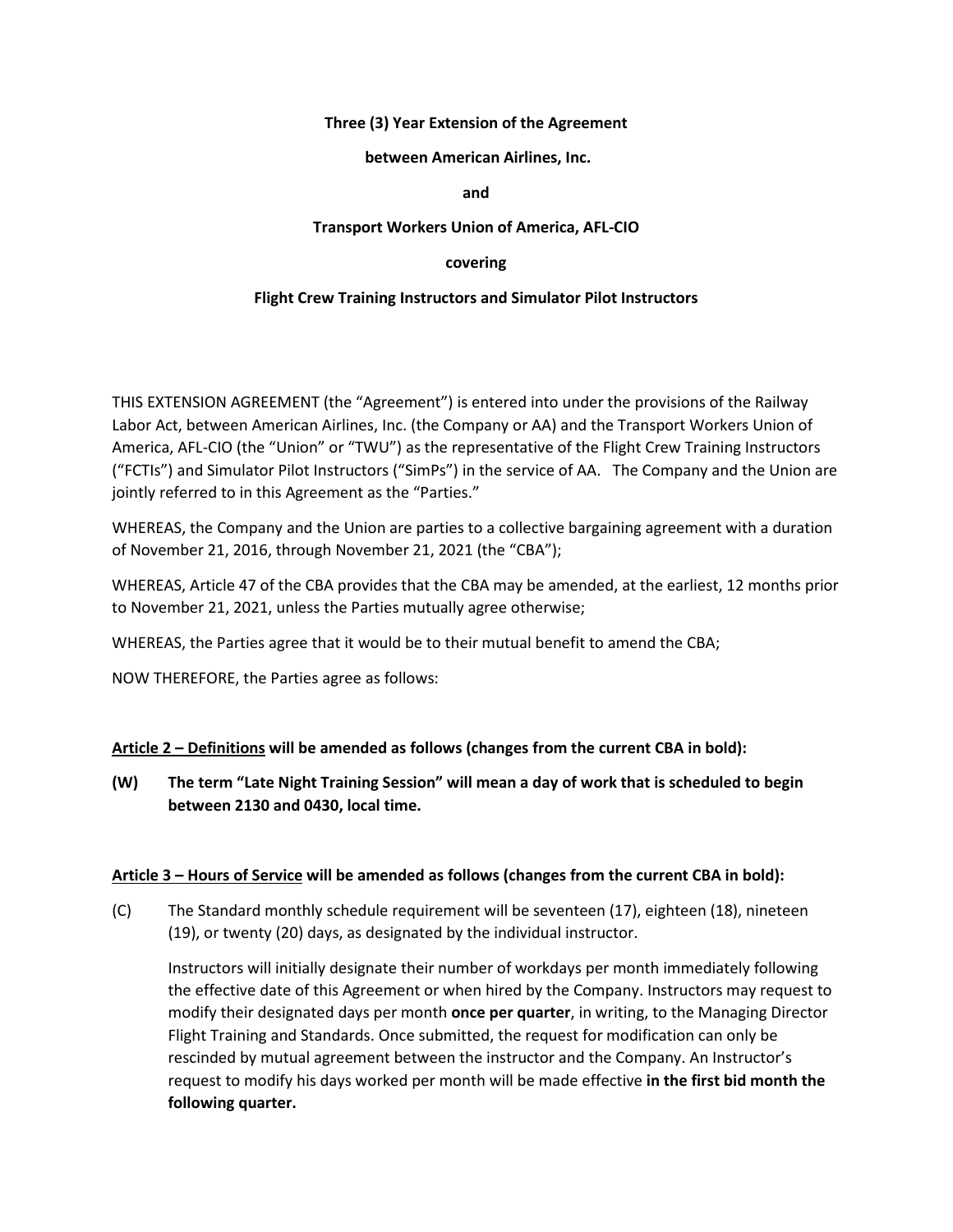On a monthly basis and in advance of bidding a monthly work schedule bid, with mutual agreement between two qualified Instructors within a section those Instructors may swap their designated number of days. This swap will be recorded on a swap form.

(1) During an Instructor's first full month in qualification training and until becoming qualified to instruct, the Instructor may be scheduled for twenty (20) days in the month.

(2) Should the required number of training days as referenced in paragraph (1) above in a given month be greater than the Instructor's designated days of work per month, the Instructor will be paid at the Instructor's regular daily rate or the Instructor may request these days be placed into the Instructors compensatory bank in lieu of the additional days of pay.

(3) Instructors will complete required continuing qualification distance learning outside of the Instructors' designated workdays. Instructors will be paid for three additional days each year at the Instructor's regular daily rate to complete their required continuing qualification distance learning. One day will be paid in each of the following months: January, May and September If an Instructor's required continuing qualification distance learning hours exceeds twenty-four (24) hours in a year, the Instructor will be paid for one additional day at the Instructor's regular daily rate for each additional increment of eight (8) hours, to be paid in the first quarter of the following year. Qualification distance learning will be scheduled on Instructors' designated workdays.

(4) Each Instructor may be scheduled for no more than one (1) additional flex workday in a calendar quarter paid at the Instructor's regular daily rate, provided there are no Instructors currently on furlough.

# **Article 4 – Compensation will be amended as follows (changes from the current CBA in bold)**:

(A) During the period of this Agreement, the regular rates of pay for the classifications of work covered hereunder will be:

|    | <b>Instructor Daily Rates</b> |          |               |
|----|-------------------------------|----------|---------------|
|    | <b>DOS</b>                    | DOS+12   | <b>DOS+24</b> |
| 1  | \$275.35                      | \$280.86 | \$286.48      |
| 2  | \$300.52                      | \$306.53 | \$312.66      |
| 3  | \$361.12                      | \$368.34 | \$375.71      |
| 4  | \$384.87                      | \$392.56 | \$400.42      |
| 5  | \$408.61                      | \$416.78 | \$425.12      |
| 6  | \$432.36                      | \$441.00 | \$449.82      |
| 7  | \$456.41                      | \$465.53 | \$474.84      |
| 8  | \$480.23                      | \$489.83 | \$499.63      |
| 9  | \$503.89                      | \$513.97 | \$524.25      |
| 10 | \$527.94                      | \$538.50 | \$549.27      |
| 11 | \$557.09                      | \$568.23 | \$579.59      |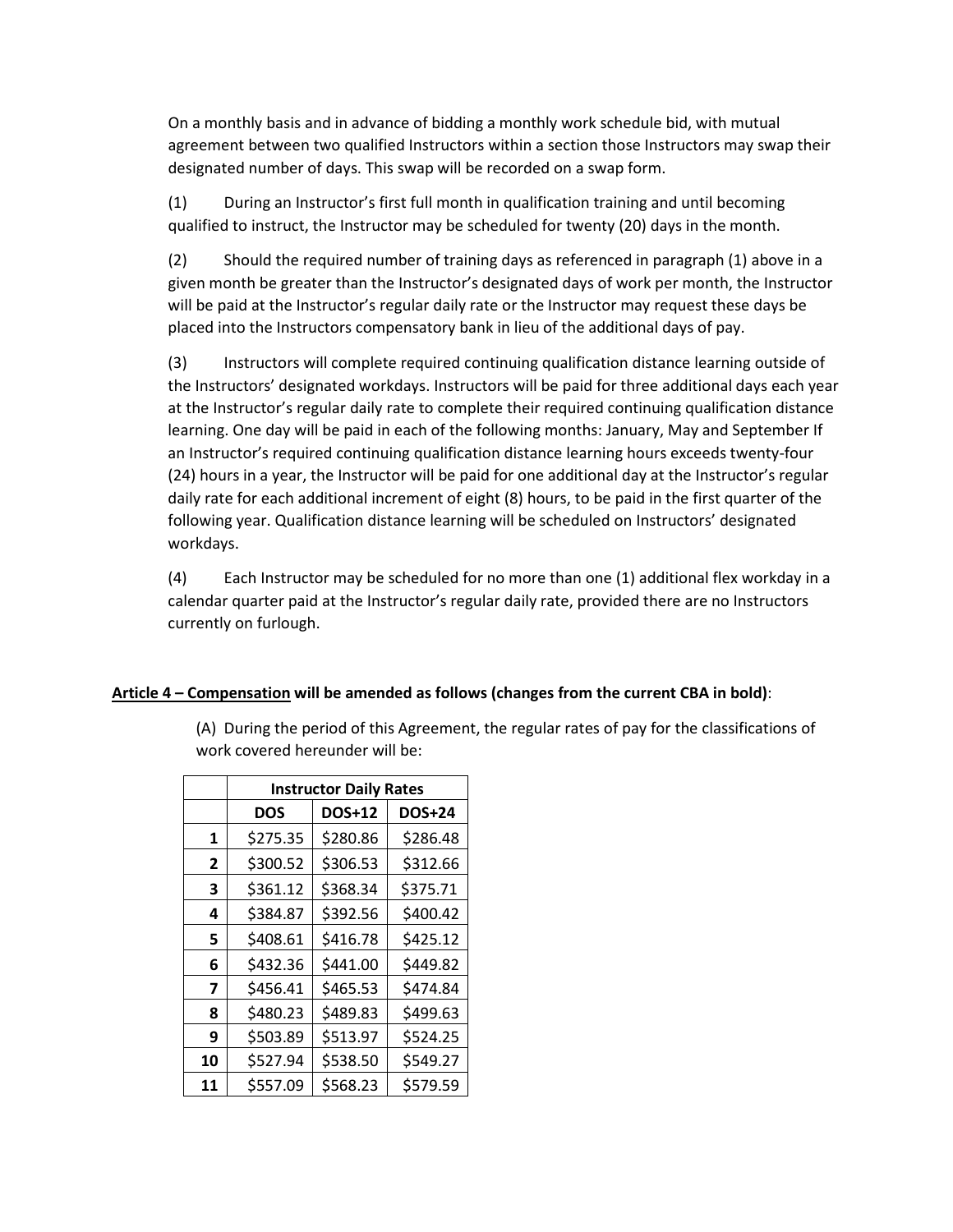- (B) Upon qualifying as a Simulator Pilot a Premium of **15%** will be applied.
- (C) Each Instructor upon completion of the initial probationary period will receive an occupational premium of \$15.00 per day worked.
- (D) Each Standardization Coordinator will receive a premium of \$300.00 per month.
- (E) All premiums in this article will be part of the base pay calculations for pension and other purposes.
- (F) The Company may, at its sole discretion, grant credit for prior experience to new Employees hired on or after DOS. Such credited experience is for pay purposes only and will allow a new Employee to hire in at up to any year step of the applicable classification monthly rates provided for under paragraph (A) above, however in the event the Company exercises this option then no other Employee on the seniority list will be paid less than the newly hired Employee.
- **(G) Instructors will be paid the rate of time and one half (1.5x) for Late Night Training Sessions worked. If a Late Night Training Session cancels, an Instructor who is available for their CW day will also be paid the rate of time and one half (1.5x).**
- **(H) On a quarterly basis the Company may, at its discretion, designate a number of premium bid slots consisting of eighteen (18), nineteen (19), and/or twenty (20) days. Instructors who are awarded a premium slot shall be paid the designated premium for all days worked in such bid month. The additional premium will be designated at the time the premium slots are offered and may vary between a monthly schedule of eighteen (18), nineteen (19) and twenty (20) days and will be no less than 5% and no more than 22.5%. Instructors will only be paid the additional premium for days worked; paid time off, such as vacation, holiday pay, and sick, during the premium month do not qualify for the premium. For purposes of the additional premium, a monthly schedule of more than seventeen (17) days does not include Additional Days accepted or assigned in accordance with Article 6 or flex days scheduled in accordance with Article 3(C)(4) of the CBA.**

**If the Company exercises this provision, the Company will, at the beginning of a quarter, designate the number of available premium slots, by Classification, fleet type, and base, which are eligible for the eighteen (18), nineteen (19), and twenty (20) days premium. These additional premium monthly schedule slot designations will be awarded in seniority order within each Classification, fleet type, and base. Instructors who bid eighteen (18), nineteen (19), or twenty (20) days, but who are not awarded a premium slot will be paid at regular daily rates.**

**(I) The Company may, at its discretion, offer retention bonuses including new hire bonuses that are paid post-employment for the purpose of retention, to Instructors employed by the Company during the term of this Agreement. The Company will consult with the Union prior to offering retention bonuses. If offered, retention bonuses will be offered by Classification, fleet type, and/or base.**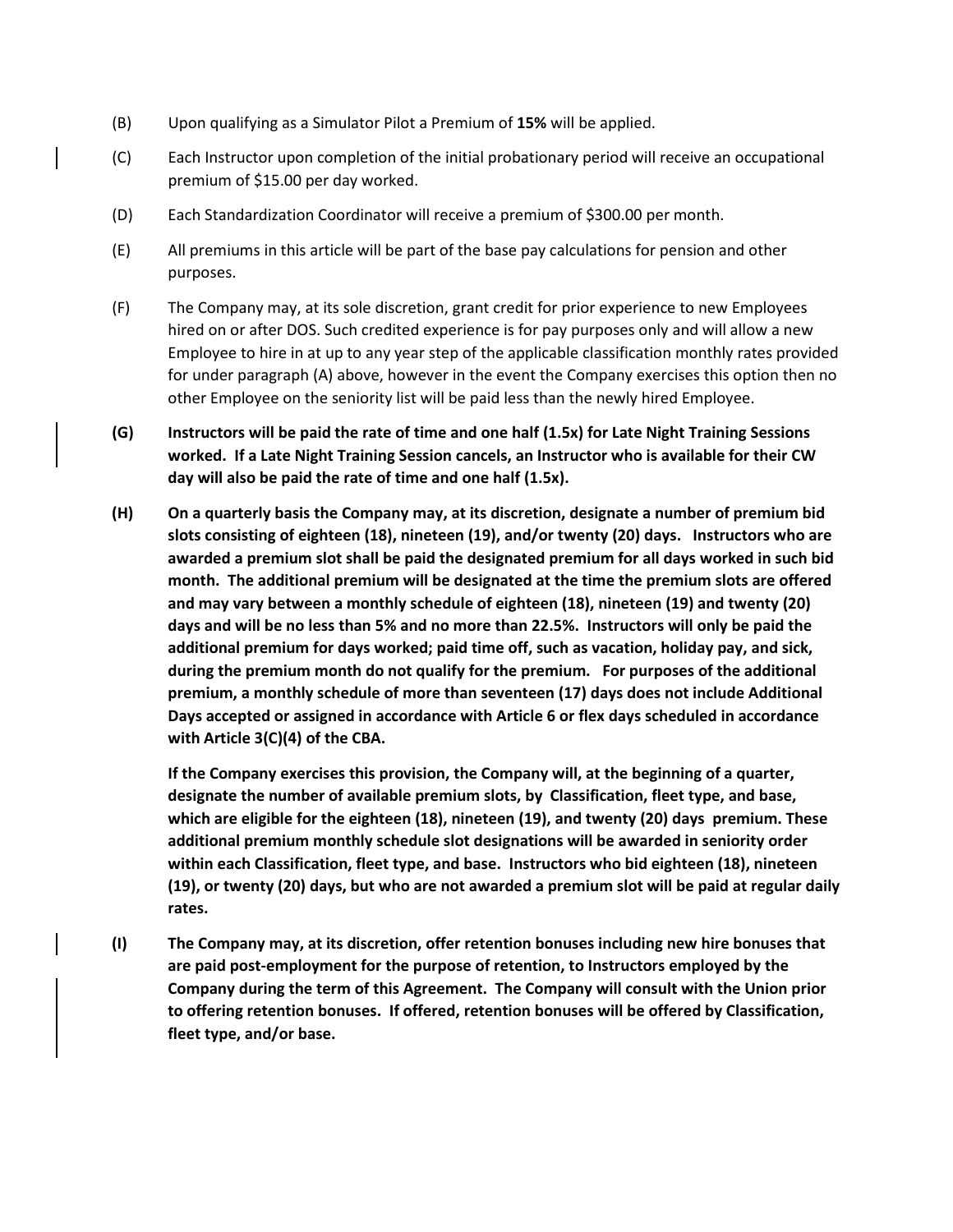### **Article 5 – Placeholder will be amended and replaced in its entirety as follows:**

## **ARTICLE 5 – PROFIT SHARING**

- (A) The terms of profit sharing benefits for employees covered by this Agreement ("FCTI/SimP employees") (which replace and supersede any previous profit sharing provisions, including but not limited to, Letter of Memorandum 1) shall be as set forth in this Article 5.
- (B) FCTI/SimP employees will be eligible for annual profit sharing award payments if, for the year that the profit sharing award payment is attributable, (i) the employee received eligible earnings (under the meaning used by the current AAG profit sharing plan) from the Company for that profit sharing year and (ii) remained employed on the last day of that profit sharing year, or whose employment terminated during the profit sharing year by reason of the employee's retirement, involuntary furlough, disability, or death.
- (C) For each profit sharing year, the Company will calculate profit sharing award payments as follows:
	- 1. An amount equal to 10 percent (10%) of the dollar amount of American Airlines Group Inc.'s ("AAG") Pre-Tax Earnings up to \$2.5B for that year, and, an amount equal to 20 percent (20%) of the dollar amount of AAG's Pre-Tax Earnings above \$2.5B for that year will be attributed to a profit sharing pool ("Total Profit Sharing Pool").
	- 2. A percentage of the Total Profit Sharing Pool will be allocated to FCTI/SimP employees by dividing the total eligible earnings of FCTI/SimP employees by the total eligible earnings of all participants in AAG's profit sharing program(s) ("FCTI/SimP Profit Sharing Pool").
	- 3. The FCTI/SimP Profit Sharing Pool will be divided by the amount of all FCTI/SimP employees' eligible earnings, and the resulting quotient shall be the "payout percentage."
	- 4. The amount of the profit sharing award payment for each FCTI/SimP employee who is eligible for a profit sharing award for a profit sharing year shall be the product of the payout percentage multiplied by such eligible employee's eligible earnings from the Company for the applicable profit sharing year.
- (D) "AAG's Pre-Tax Earnings" means the earnings of AAG provided that such "earnings" are determined (i) before any applicable income tax expense, and (ii) by excluding all accruals under profit sharing plans and any other incentive compensation plan or agreement, and all extraordinary, unusual, one-time, restructuring, reorganization, integration, reduction in force, or other similar accounting adjustments as may be determined by the compensation committee of the Board of Directors in its discretion, after consultation with AAG's independent auditors; and provided, further, that AAG's Pre-Tax Earnings remain positive after accruals under profit sharing plans and all other incentive compensation plans or agreements are taken into account.
- (E) Profit sharing award payments shall generally be made by March 15 of the subsequent calendar year or other such date as required by applicable law.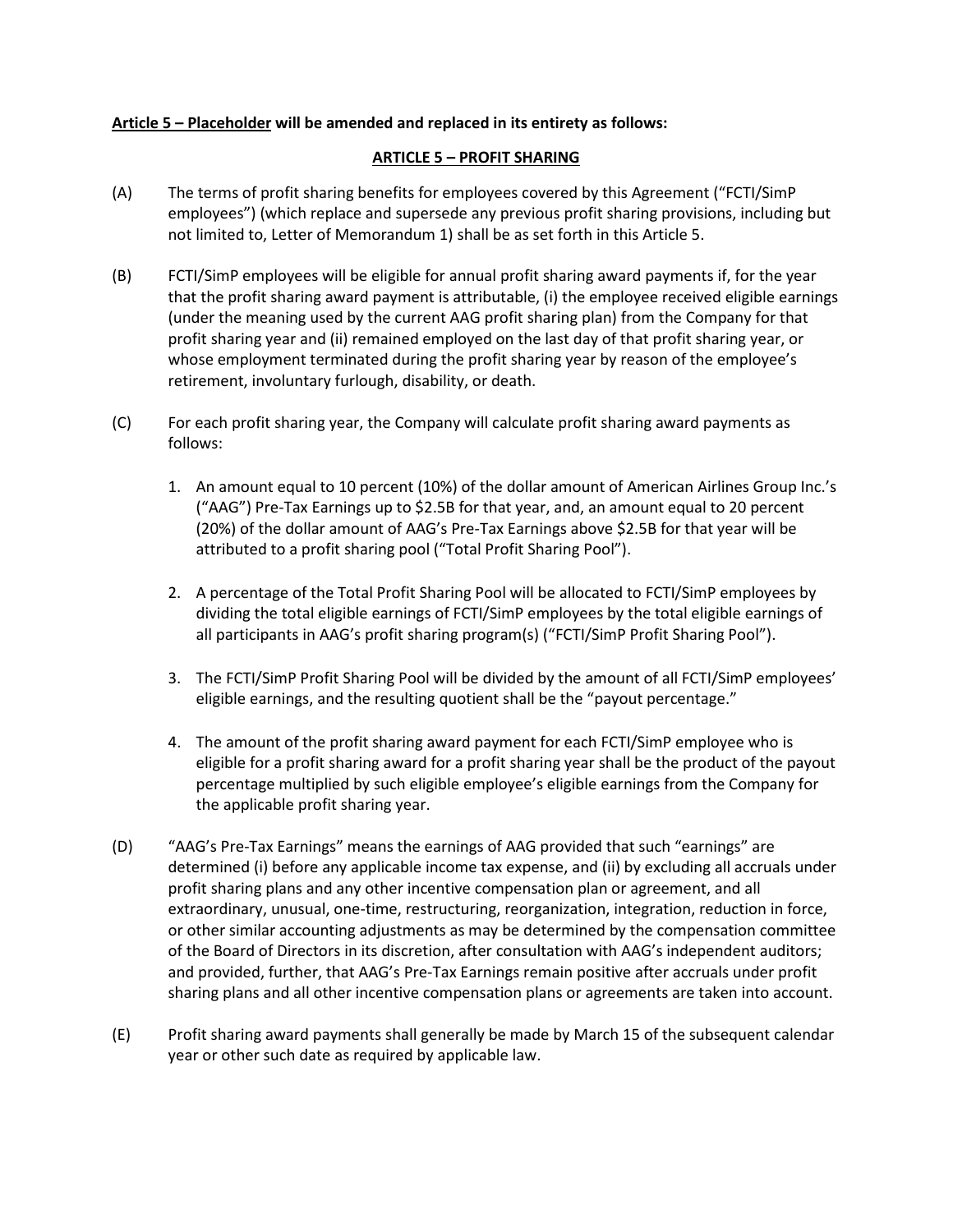(F) The Company retains discretion over all profit sharing related matters not specifically addressed in this Article.

#### **Article 40 (Retirement Benefits) will be amended and replaced in its entirety as follows:**

#### **ARTICLE 40 - RETIREMENT**

- (A) The following represents the terms of the retirement benefits for eligible employees covered by this Agreement (FCTI/SimP employees), and this coverage replaces and supersedes previous retirement provisions.
- (B) American Airlines, Inc. 401(k) Plan
	- 1. All eligible FCTI/SimP employees will participate in the American Airlines, Inc. 401(k) Plan ("American 401(k) Plan"), a tax qualified, defined-contribution retirement plan under Section 401(a) of the Internal Revenue Code ("Code"), with a cash or deferred arrangement that qualifies under Section 401(k) of the Code, that complies with the requirements of Section 404(c) of the Employee Retirement Income Security Act of 1974, as amended ("ERISA"), or an equivalent plan.
	- 2. Employer Contributions

The Company, subject to any laws limiting the amount of benefit which can be contributed to or accrued under a plan qualified under Section 401(a) of the Internal Revenue Code of 1986, as amended from time to time, and its regulations, will provide contributions under the American 401(k) Plan, as follows:

FCTI/SimP employees shall receive Non-Elective Employer Contributions in an amount equal to five percent (5%) of their Eligible Compensation, as defined in the American 401(k) Plan. FCTI/SimP employees will also be eligible to receive Employer Matching Contributions in an amount equal to one hundred percent (100%) of the member's Employee Before-Tax Contributions and Employee Designated Roth Contributions up to a maximum Employer Matching Contribution equal to four percent (4.0%) of Eligible Compensation, as defined in the American 401(k) Plan.

3. Eligibility for Employer Contributions

(i) Employer Matching Contributions: All FCTI/SimP employees must satisfy the one (1) year service requirement, as defined in the American 401(k) Plan, to be eligible to receive Employer Matching Contributions in the American 401(k) Plan. Provided, however, that all FCTI/SimP employees who are on the American Airlines System Seniority List as of DOS and who are not eligible to receive Employer Matching Contributions as of DOS shall have all prior service with the Company and/or AAG recognized for purposes of determining eligibility for post-DOS Employer Matching Contributions to the American 401(k) Plan.

(ii) Non-Elective Employer Contributions: All FCTI/SimP employees must satisfy the one (1) year service requirement, as defined in the American 401(k) Plan, to be eligible to receive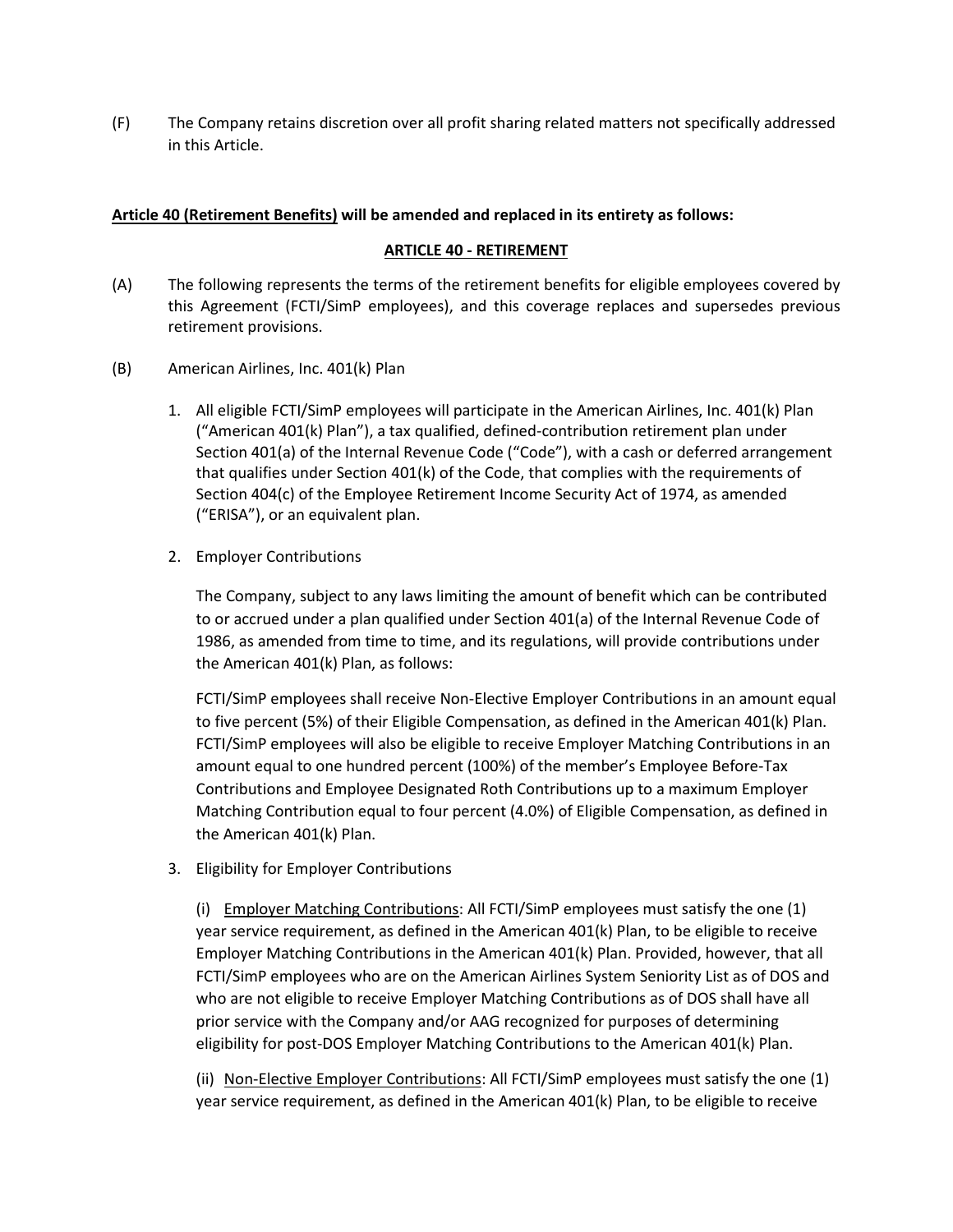Non-Elective Employer Contributions in the American 401(k) Plan. Provided, however, that all FCTI/SimP employees who are on the American Airlines System Seniority List as of DOS and who are not eligible to receive Non-Elective Employer Contributions as of DOS shall have all prior service with the Company and/or AAG recognized for purposes of determining eligibility for post-DOS Non-Elective Employer Contributions to the American 401(k) Plan.

4. Vesting or Employer Contributions

(i) Employer Matching Contributions: All FCTI/SimP employees with two (2) or more years of vesting service, as defined in the American 401(k) Plan, shall be one hundred percent (100%) vested in their Employer Matching Contributions. Provided, however, that all FCTI/SimP employees who are on the American Airlines System Seniority List as of DOS and who are not vested in their Employer Matching Contributions as of DOS shall have all prior service with the Company and/or AAG recognized for purposes of determining vesting for post-DOS Employer Matching Contributions to the American 401(k) Plan.

(ii) Non-Elective Employer Contributions: All FCTI/SimP employees with two (2) or more years of vesting service, as defined in the American 401(k) Plan, shall be one hundred percent (100%) vested in their Non-Elective Employer Contributions. Provided, however, that all FCTI/SimP employees who are on the American Airlines System Seniority List as of DOS and who are not vested in their Non-Elective Employer Contributions as of DOS shall have all prior service with the Company and/or AAG recognized for purposes of determining vesting for post-DOS Non-Elective Employer Contributions to the American 401(k) Plan.

- 5. The Company reserves the right to amend the American 401(k) Plan, provided that no amendment may diminish the American 401(k) Plan benefits memorialized herein unless required by law.
- 6. The American 401(k) Plan is not incorporated in this Agreement.

#### **Article 47 – Duration will be amended as follows (changes from the current CBA in bold):**

**THIS AGREEMENT will become effective as of X XX, XXXX and will continue in full force and effect until and including X XX, XXXX and will renew itself until each succeeding X XX thereafter, except that written notice of intended change may be served in accordance with Section 6, Title I, of the Railway Labor Act, as amended, by either party no earlier than sixty (60) calendar days on or after X XX, XXXX (6 months prior to the amendable date).**

The parties acknowledge that during the negotiations which resulted in this Agreement each had the unlimited right and opportunity to make demands and proposals with respect to any subject or matter not removed by law from the area of collective bargaining, and that the understandings and agreements arrived at by the parties after the exercise of that right and opportunity are set forth in this Agreement. It is agreed by the parties that the other will not be obligated to bargain collectively with respect to any subject or matter referred to, or covered in this Agreement, or with respect to any subject or matter not specifically referred to or covered